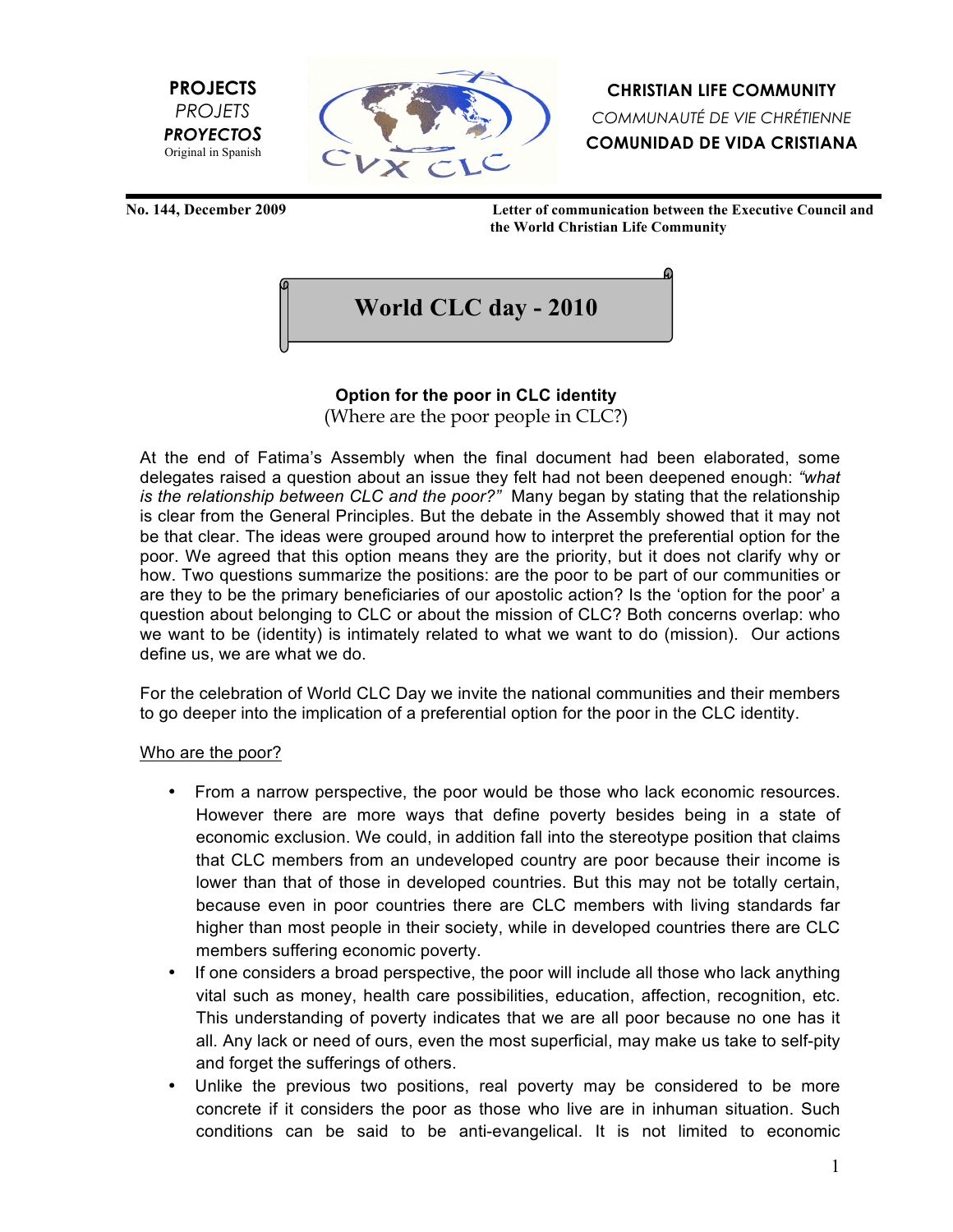deprivation, but extends to any situation that leads a person to a position of seemingly **social insignificance.** This is poverty hinged on factors such as ethnicity, gender, disability, age, access to education, migration, etc. It is not as vague as to include any state of unsatisfied desire.

Real poverty would be anything contrary to the will of God for humankind. The Preferential Option for the Poor is at the heart of the Christian message, because Jesus himself identified with the poor (Mt 25, 31-46). To recognize the poor is necessary in order to identify the signs of the times and be attentive to the particular realities of the world we live in. **Who are the poor among us and in our local and international situation? If Jesus lived in my community who would he be particularly interested in?**

Celebration of World CLC Day coincides with the feast of the Annunciation in which God becomes one of us. God comes especially to the poor in several ways. Jesus was born in a humble home and was member of a dominated people. The Annunciation is a further invitation to embodied spirituality, interested in what happens in the world. It moves us to reveal in our lives the God in whom we believe. He invites us to solidarity with those who live in situations that are against the will of God.

#### There is nothing more spiritual than moving from a desire to a concrete action.

It is not enough to know that the poor are the favorites of God if we continue to consider and treat them foreign to ourselves; if we only give them for assistance or charity without recognizing their own worth, and their own human dignity. If we still consider them as inferiors, limited and foreign to us, is this not a sign that we still need to deepen our understanding and living of the mystery of the incarnation?

We are invited as CLC members to sincerely ask ourselves, **how is my relationship with the poor of our world? Who are they poor in my world? How many poor people do I know by name? How many of them are my friends?** It is worth considering that the closeness that makes us friends leads us to real and genuine commitment to the other.

We can also ask ourselves what we actually are invited to in GP 4 to ensure our communities are made up of men and women "of all social conditions". This consideration may help us be open to desegregation in our communities, by race, education or other factors.

The Gospel says that Jesus specifically moved towards the inclusion of the poor and social outcasts of his time: he ate with them, called them by name, made friends with them, treated them with respect, listened to their needs, shared their life, and **invited them to be part of his community** of disciples and followers.

We suggest the following texts as a contemplation of the attitudes of Jesus to the poor

- Lk 7, 36-50 The Pharisee and the Sinner The Pharisee took care of his prestige and used the occasion to show off his property. Jesus prefers the social outcast who put in all her love with her humble gift.
- Mk 10, 46-52 The healing of Bartimaeus